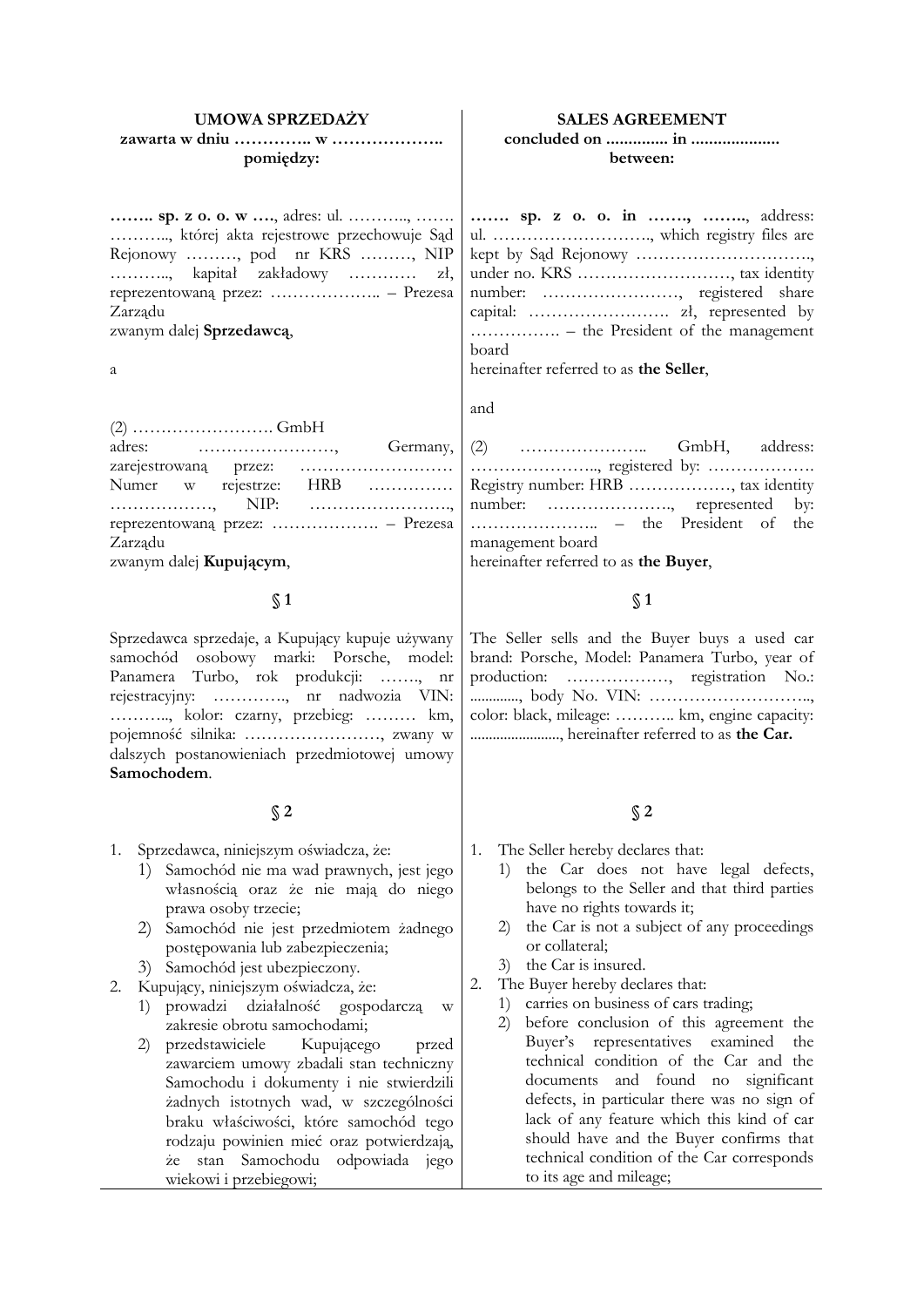- 3) w związku z badaniem, o którym mowa w pkt 2 przedstawiciele Kupującego stwierdzili kilka pomniejszych wad fizycznych w postaci wgnieceń na masce, obtarć zderzaka przedniego, pęknięta kratkę na zderzaku, pojedyncze rysy i zarysowaną felgę, a także zwiększoną grubość lakieru ………;
- 4) wie o istnieniu wad wspomnianych w pkt 3 i świadomy jest braku odpowiedzialności Sprzedawcy za te wady;
- 5) dokonał sprawdzenia oznaczeń numerycznych Samochodu i nie zgłasza co do nich zastrzeżeń.

## **§ 3**

- 1. Strony uzgodniły cenę Samochodu na kwotę …………………(słownie: ………………….) netto, z założeniem stawki 0% VAT.
- 2. Kupujący zobowiązuje się dokonać zapłaty ceny, o której mowa w ust. 1 przelewem w ciągu 7 dni od zawarcia niniejszej Umowy na numer rachunku bankowego Sprzedawcy wskazany w wystawionej fakturze VAT.
- 3. Zapłata następuje w dniu uznania rachunku bankowego Sprzedawcy.
- 4. Prawo własności Samochodu przechodzi na Kupującego z chwilą upływu terminu jego odbioru lub z chwilą odbioru (co nastąpi wcześniej), pod warunkiem wcześniejszej zapłaty ceny i kaucji.
- 5. Kupujący oświadcza, że zamierza wywieźć Samochód poza granicę Polski i zdaje sobie sprawę, że jest to warunkiem zastosowania do umowy 0% stawki VAT. Kupujący jest zobowiązany do dostarczenia Sprzedawcy w terminie ….. od dnia odbioru Samochodu nie budzące wątpliwości dokumenty potwierdzające opuszczenie przez Samochód terytorium Polski.
- 6. Wraz z zapłatą ceny, na ten sam rachunek bankowy Kupujący zapłaci Sprzedawcy kaucję w wysokości ……………, będącą równowartością 23% ceny netto, na zabezpieczenie należnego podatku VAT. W przypadku, gdy w związku z niedopełnieniem przez Kupującego, z jakichkolwiek przyczyn poza wyłączną winą Sprzedawcy, obowiązków wynikających z polskiej ustawy o VAT warunkujących zastosowanie do niniejszej sprzedaży stawki 0%, do sprzedaży będzie miała zastosowanie stawka VAT 23%, Sprzedawca dokona stosownej korekty dokumentów sprzedaży i zaspokoi brakującą
- 3) in connection with the technical test referred to in point 2, the representatives of the Buyer found a few minor physical defects in the form of dents on the hood, front bumper abrasions, fractured grille on the bumper, individual scratches and the outlined rim, as well as increased thickness of its paint …………..;
- 4) is aware of existence of the defects mentioned in point 3 and is aware of the lack of responsibility of the Seller for those defects;
- 5) verified numerical indications of the Car and does not report any reservations towards them.

## **§ 3**

- 1. The Parties concluded the price of the Car in the amount of ……………………… net, assuming the 0 % VAT rate.
- 2. The Buyer is obliged to pay the price referred to section 1 by the bank transfer within 7 days since the day of the conclusion of this agreement to the Seller's bank account number indicated in the issued invoice.
- 3. The payment shall be deemed as made at the day of booking it on the Seller's bank account.
- 4. The ownership of the Car passes to the Buyer at the moment of its collection or expiry of the term of its collection (whichever happens earlier) under the condition of prior payment of the price and the bail.
- 5. The Buyer declares that intends to export the Car outside the Polish border and realizes that it is the condition for the application the  $0\%$ VAT rate to this agreement. The Buyer is obliged to provide the Seller within …. days from the date of collection of the Car with unquestionable documents confirming that the Car was exported from the Polish territory.
- 6. Together with payment of the price the Buyer shall pay the Seller a bail in the amount of …………. , being an equivalent of the 23 % net price as a collateral for the due VAT – to the same bank account as the price. When, in connection with non-fulfillment by the Buyer, for any reason except for the exclusive fault of the Seller, the obligations of the Polish act on VAT determining the application of the 0 % VAT rate to this sale, the 23 % VAT rate will be applicable to the sale, the Seller shall make appropriate adjustments to the sales documents and shall supplement the lacking amount of the price (VAT) from the bail.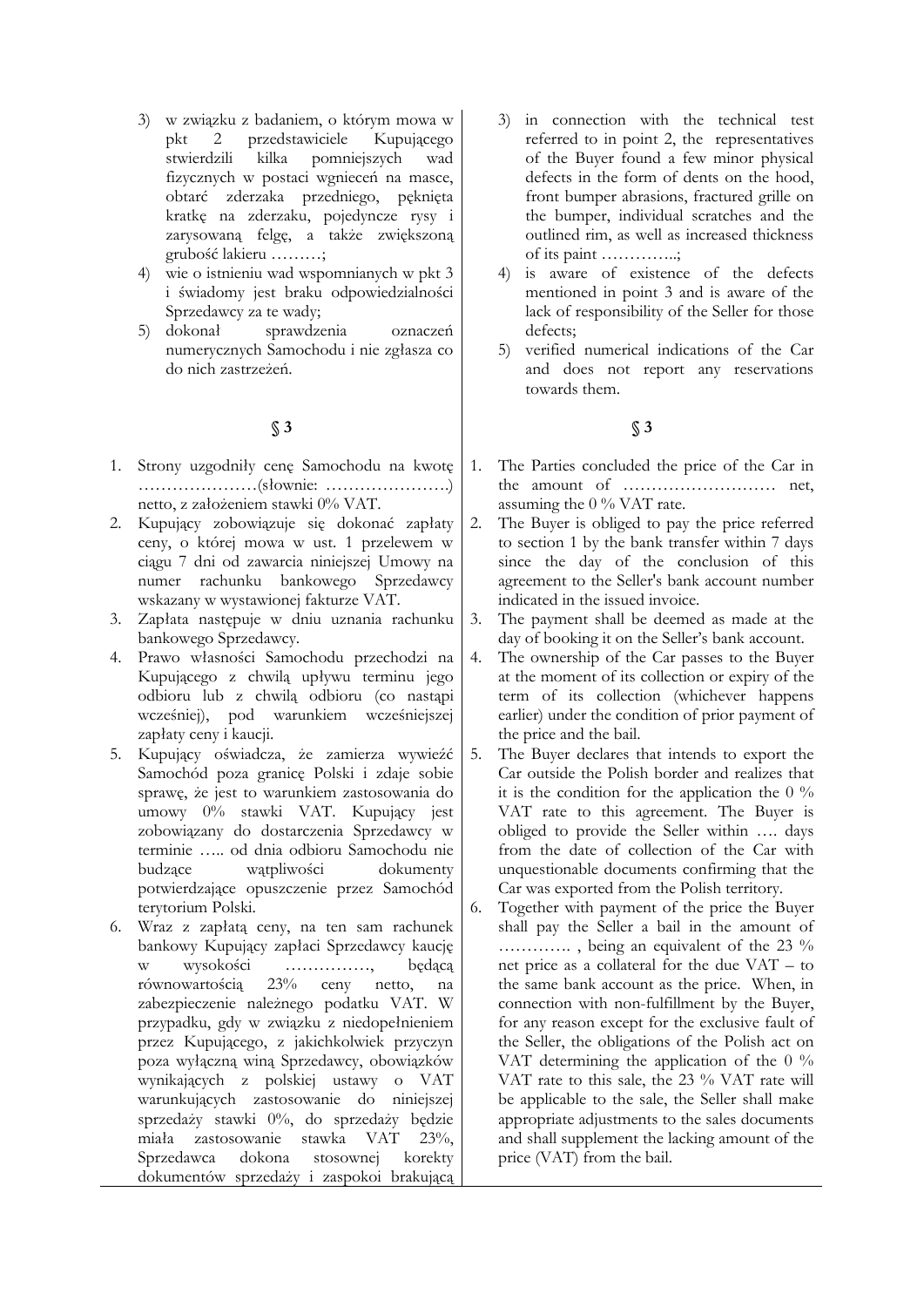część ceny (podatku VAT) z kwoty kaucji.

**§ 4**

- 1. Wydanie Samochodu nastąpi w terminie 7 dni od dnia zapłaty ceny i kaucji. Na ten dzień przebieg Samochodu nie może przekraczać …….. km.
- 2. Samochód będzie wydany w …… (Polska) w terminie ustalonym w ust. 1 po powiadomieniu Kupującego przez Sprzedawcę o przygotowaniu Samochodu do odbioru.
- 3. Odbioru Samochodu dokona: Pan/Pani ……………………., nr PESEL: ………………….., nr dowodu osobistego: ……………………….. bądź inna osoba upoważniona przez Kupującego w formie podpisanego dokumentu przesłanego Sprzedawcy pocztą elektroniczną jako skan.
- 4. Z chwilą wydania Samochodu na Kupującego przechodzą korzyści i ciężary związane z Samochodem oraz niebezpieczeństwo jego utraty lub uszkodzenia. W przypadku opóźnienia przez Kupującego w odbiorze Samochodu, na Kupującym ciąży ryzyko jego utraty lub uszkodzenia, a Sprzedawca nie ponosi za to odpowiedzialności
- 5. Do Samochodu Sprzedawca dołączy instrukcję dotyczącą jego obsługi (w języku angielskich w formie cyfrowej) oraz dokumenty potwierdzające zawarcie umowy ubezpieczenia OC. Kupujący zobowiązuje się w terminie 14 dni wypowiedzieć umowę ubezpieczenia i poinformować o tym Sprzedawcę przesyłając mu odpowiedni dowód.

#### **§ 5**

- 1. Kupujący zobowiązuje się do dodatkowego zbadania Samochodu w ciągu 7 dni od daty jego odebrania.
- 2. Strony zgodnie postanawiają ograniczyć odpowiedzialność Sprzedawcy z tytułu wad Samochodu w ten sposób, że w razie stwierdzenia wady przysługiwać mu będą wyłącznie roszczenia o obniżenie ceny nie więcej jednak niż o 10% od ceny netto. Odpowiedzialność Sprzedawcy nie obejmuje wad fizycznych Samochodu, będących następstwem jego prawidłowego używania. Sprzedawca nie odpowiada za wady, które Kupujący mógł wykryć w toku profesjonalnego sprawdzenia Samochodu przed zakupem. Sprzedawca nie odpowiada za wady produkcyjne Samochodu, ani za wady powstałe przed jego zakupem przez Sprzedawcę, o

**§ 4**

- 1. The Car shall be released to the Buyer within 7 days from the date of payment of the price and the bail. The mileage of the Car for this day shall not exceed ……………. km.
- 2. The car shall be released in …………. (Poland) during the term referred to section 1, after informing the Buyer by the Seller that the Car is prepared for the collection.
- 3. The collection shall be performed by: Mr/Mrs …………………….., PESEL: ……………., number and series of the identity document …………………, or any other person entitled by the Buyer in the form of a signed document sent to the Seller by email as a scan.
- 4. From the moment of releasing of the Car to the Buyer passes all benefits and burdens of the Car as well as the risk of loss or damage. In the event of even involuntary delay by the Buyer in collection of the Car, the risk of its loss or damage bears the Buyer, and the Seller is not responsible for that.
- 5. The Seller shall provide the Buyer with the instructions for the use of the Car (in English and in digital form) and the documents confirming the conclusion of insurance. The Buyer shall be obliged to terminate within 14 days the insurance agreement and inform the Seller about it sending the Seller an appropriate evidence.

### **§5**

- 1. The Buyer agrees to conduct an additional examination of the Car within 7 days from its collection.
- 2. The Parties decide to restrict the Seller's responsibility for defects of the Car, in such a way that if a defect is found in the Car the Buyer shall only be entitled to claim for a price reduction, yet no more than reduction by 10% of the net price. The Seller's liability does not cover physical defects of the Car resulting from its proper use. The Seller shall not be responsible for defects which the Buyer might have found during a professional examination of the Car before the purchase. The Seller shall not be responsible for manufacturing defects of the Car nor for the defects that arose before its purchase by the Seller, which were unknown to the Seller, or that arose later, but due to the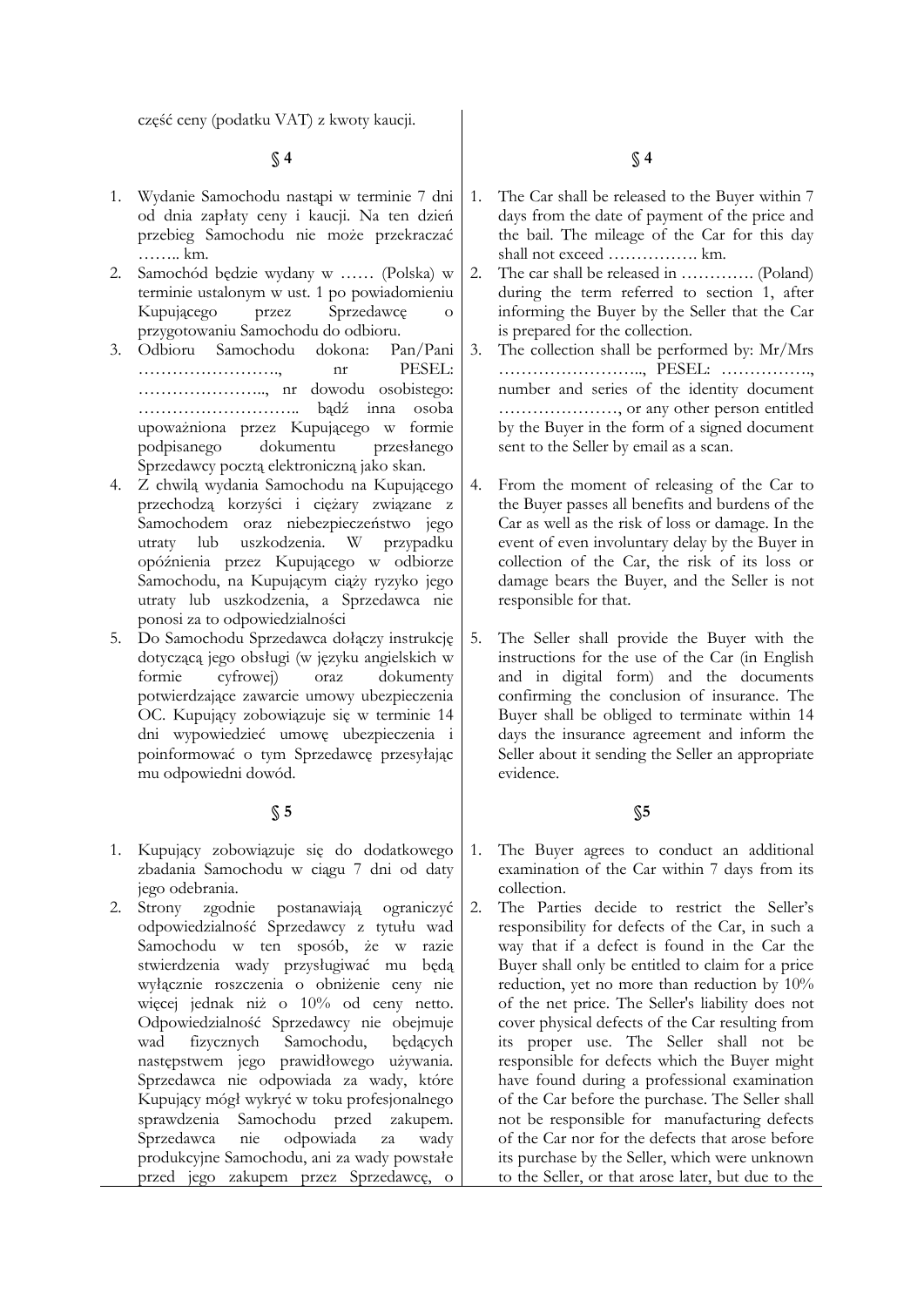których Sprzedawca nie wiedział lub powstałe później, ale wynikające z okoliczności zaistniałych przed zakupem samochodu przez Sprzedawcę, o których Sprzedawca nie wiedział.

- 3. W razie stwierdzenia wad, Kupujący niezwłocznie złoży Sprzedawcy reklamację, nie później jednak niż w ciągu 3 dni od dnia stwierdzenia wady. W przeciwnym razie Kupujący traci przysługujące mu uprawnienia z tytułu rękojmi.
- 4. Sprzedawca jest zobowiązany w terminie 14 dni reklamację rozpatrzyć i udzielić Kupującemu odpowiedzi, czy reklamację uznaje. W razie uznania reklamacji, jest zobowiązany podać propozycję obniżenia ceny.

## **§ 6**

- 1. Do zawarcia, zmiany, rozwiązania lub odstąpienia od umowy wiążąca jest forma podpisanego dokumentu przesłanego pocztą elektroniczną jako skan.
- 2. Sprzedawca może odstąpić od niniejszej umowy bez dodatkowego wezwania do zapłaty w przypadku opóźnienia przez Kupującego w zapłacie ceny lub kaucji powyżej 3 dni. Prawo do odstąpienia powinno zostać wykonane w terminie 30 dni od jego powstania.
- 3. W kwestiach nie uregulowanych postanowieniami niniejszej umowy, zastosowanie znajdują wyłącznie przepisy prawa polskiego, z wyłączeniem Konwencji Narodów Zjednoczonych o umowach w międzynarodowej sprzedaży towarów sporządzonej we Wiedniu w dniu 11 kwietnia  $1980$  r..
- 4. Strony wskazują następujące adresy poczty elektronicznej do korespondencji:
	- a) Sprzedawca: ………………….
	- b) Kupujący: ……………………

Przesłanie wiadomości z tego adresu jest jednoznaczne z dokonaniem tego przez osobę uprawnioną do reprezentowania Strony. Strona ponosi ryzyko nieuprawnionego użycia podanego przez siebie adresu poczty elektronicznej. Wiadomości wysłane z innych adresów nie są wiążące.

- 5. We wszelkich sprawach spornych wynikających z umowy lub z nią związanych wyłączna jurysdykcja przysługuje sądom polskim. Wszelkie powyższe spory rozstrzygane będą przez sąd właściwy dla siedziby Sprzedawcy.
- 6. Umowa niniejsza sporządzona została w języku angielskim i polskim w dwóch jednobrzmiących egzemplarzach, po jednym

circumstances that had occurred before the purchase of the Car by the Seller, which were unknown to the Seller.

- 3. In the event of noticing defects, the Buyer shall promptly submit a complaint to the Seller, but not later than within 3 days from noticing the defect. Otherwise, the Buyer loses the claim.
- 4. The Seller is obliged, to consider the complaint and provide a response to the Buyer within 14 days whether the Seller accepts it. If the complaint is accepted, the Seller is obliged to propose reduction of the price.

## **§ 6**

- 1. For concluding, amending, dissolving or withdrawing from this agreement the form of singed document sent by email as a scan shall be binding.
- 2. The Seller has the right to withdraw from this agreement without further demand for payment if the Buyer even involuntarily delays in paying the price or the bail for more than 3 days. The Seller shall execute the right of withdrawal within 30 days from its arising.
- 3. In all matters which are not regulated by this agreement only provisions of the Polish law shall be applicable, excluding the United Nations Convention on Contracts for the International Sale of Goods signed in Vienna on 11 April 1980.
- 4. The Parties determine the following email addresses for correspondence:
	- a) the Seller: ………………..

b) the Buyer: ………………..

Sending an email from this address shall be construed as done by a person authorized to represent the Party. The Party bears risk of unauthorized use of the email address determined by the Party. Emails send from other addresses shall be not binding.

- 5. In any matters arising from or related with this agreement the Polish courts shall have exclusive jurisdiction. Any abovementioned disputes shall be adjudicated by a court of the seat of the Seller.
- 6. This agreement has been drawn up in English and Polish in two identical copies, one copy for each of the Parties. In case of discrepancies between the language versions English version